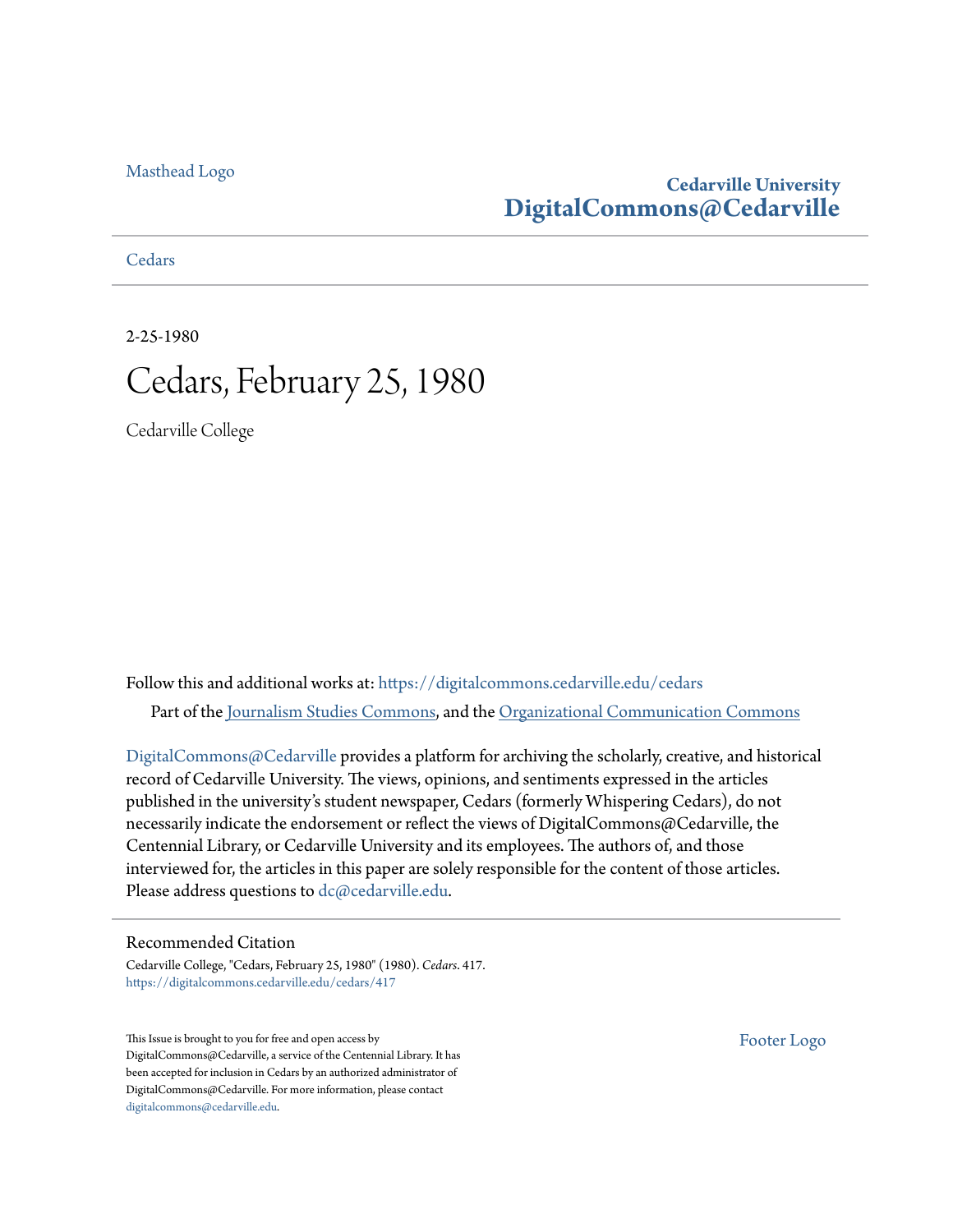On February 7, 1979, Cedarville College was able to purchase eight 1979 Ford vans for use by the Christian Service Office and Maintenance Department.

This transaction stemmed from a reference by Coach McGillivray to Pastor Green regarding some vans for sale at McGillivray Ford in Bellefontaine. This dealership is owned by a relative of Coach McGillivray.

Upon contacting the owner, Pastor Green learned that eight 1979 Ford vans were available to be purchased separately or in a fleet. These vehicles were originally owned by a government agency which had lost its funding. All of the fifteen-passenger vans have mileages ranging between 4,700-20,000 miles. Although the vans do not have air conditioning, each is equipped with a radio.

 The College had been seeking to replace some failing vans, therefore Purchasing Agent Jim Hunter was sent to investigate the possibility of purchase. Mr. McGilli-<br>vray was willing to sell all eight vans at \$4,702.50 apiece. The usual price for a comparable van is \$8,000-\$10,000.

To add to the savings, Ed's Tire Sales in Cedarville provided four new steel-belted radials and <sup>a</sup>spare wheel and tire, (to be attached to the back door), for only



Dr. Frank leads c.c. students to China.

Taking the Word of God to Communist China. This is the goal of a pioneer M.I.S. team that is embarking this summer on a

Of these eight vehicles, three will be used mainly by Christian Service and five will go to Maintenance. Christian Service will be selling two of their original four vans, giving them a total of five vans. Three . older vans will also be sold by Maintenance, giving them a fleet of seven. In addition, Christian Service operates two cars while Maintenance has the use of three. All College vans will now be 78's or 79's.

These vehicles are used for travelling teams, educational groups, and athletic teams are shared according to priority of use.



## **Cedarville students explore the Orient**

This long-awaited venture is the brainchild of a group which toured Red China last fall, a group which included, among others, Jack Wyrtzen and Dr. Wendell Kempton, president of ABWE. They saw <sup>a</sup> desperate need for the gospel in the country and a real openness and receptive spirit among the Chinese people. In coordination with the Chinese government, ABWE has initiated a program for the coming summer in whish 48 students and professors from approved colleges in the GARBC will tour that nation as part of a concentrated evangelistic effort. As of now, 40 spots for the trip have been filled. The group will depart from New York or

· Montreal on July 10. The itinerary includes . stopovers in the cities of Peking, Schichiachuang, Hang Chow and Kwang Chow.



#### . G. Driv Good Bargain

\$162.00. Ed's will also check the front end alignment on all of the vans free of charge. Any adjustments made will cost according to parts and labor.

> few have even heard the name of Jesus Christ. Hence, the significance of this mis~ sionary effort cannot be exaggerated, an effort which calls for our prayerful sup-

Due to the notable savings in this transaction and the expected income from the sales of the older vans, this year's budget did not require readjustment for the expense.

<sup>A</sup>system is planned for next year which will call for van renewal or replacement every 60,000 to 70,000 miles.

Funds for school vehicles comes from the Fellowship offerings and private contributions.

> By accepting this scholarship, both Brian and Valde have a four year active duty obligation after receiving their degrees and being commissioned as officers in the United States Army.

trip to the Orient.

After spending 20 days in China, tentative <sup>p</sup>lans are for the team to then spend <sup>15</sup> days in the Philippines, where they will live and work with missionaries in the islands.

The cost for the trip is three thousand dollars per person, a sum which must be provided through gifts from churches, friends, and other individuals and organizations which may be led to contribute to the effort. Each team member is respon sible for raising his or her own support.

Thirteen students from Cedarville will be a part of this endeavor. The group, led by Dr. and Mrs. Dewayne Frank, includes Terry Ankenman, James Fisher, Dave Fogle, John Hart, Tammy Kearbey, Jim Seals, John Sucium an Carey Weaver. Their preparation for the trip currently consists of meeting once a week for times of discussion, prayer, learning Chinese <sup>p</sup>hrases, viewing filmstrips, and listening to guest speakers. Dr. Frank is aptly qualified to teach the group, having taught courses in Contemporary China and having done post-graduate work in study of the Far East.

The entire program of taking the Gospel to China is a carefully planned one. Each member will be equipped with ten pounds of Bibles and literature which will be strategically distributed among contacts previously made by ABWE. Opportunities to witness will abound, as the Chinese people are known to actively seek out English- .speaking tourists for help in learning their language. Team members will spend ap- .proximately five hours per day witnessing to the Chinese people in such places as

schools, hotels, and collective farms.

At present, the door to China is an open one where the fields are ripe for harvest. In the midst of a billion people, precious

#### <sup>V</sup>aide Captures Scholarship

Valde Garcia has recently: captured a valuable two-year scholarship from the United States Army. Valde is one of two Cedarville students currently enrolled in the ROTC program at Central State University. He is a junior majoring in political science and history. Since· the middle of July, Valde has been on alternate v status. This means that he has had to wait· until someone either dropped out of the program or became ineligible to win <sup>a</sup> scholarship. It was not until just recently that a slot became available and Valde became an actual scholarship winner. This scholarship will pay for all books, fees, tuition, and supplies for Valde for two years. This award is also retroactive. Therefore Valde will receive from the government a check for these expenses during the fall quarter of this school year. In winning this scholarship, Valde becomes the second Cedarville student to win this award. Brian Cafferty is also a scholarship winner. Both of these students .were awarded their .scholarships based upon their grade point average and upon their performance at the Army ROTC Basic Camp held at Fort Knox, Kentucky

this past summer.

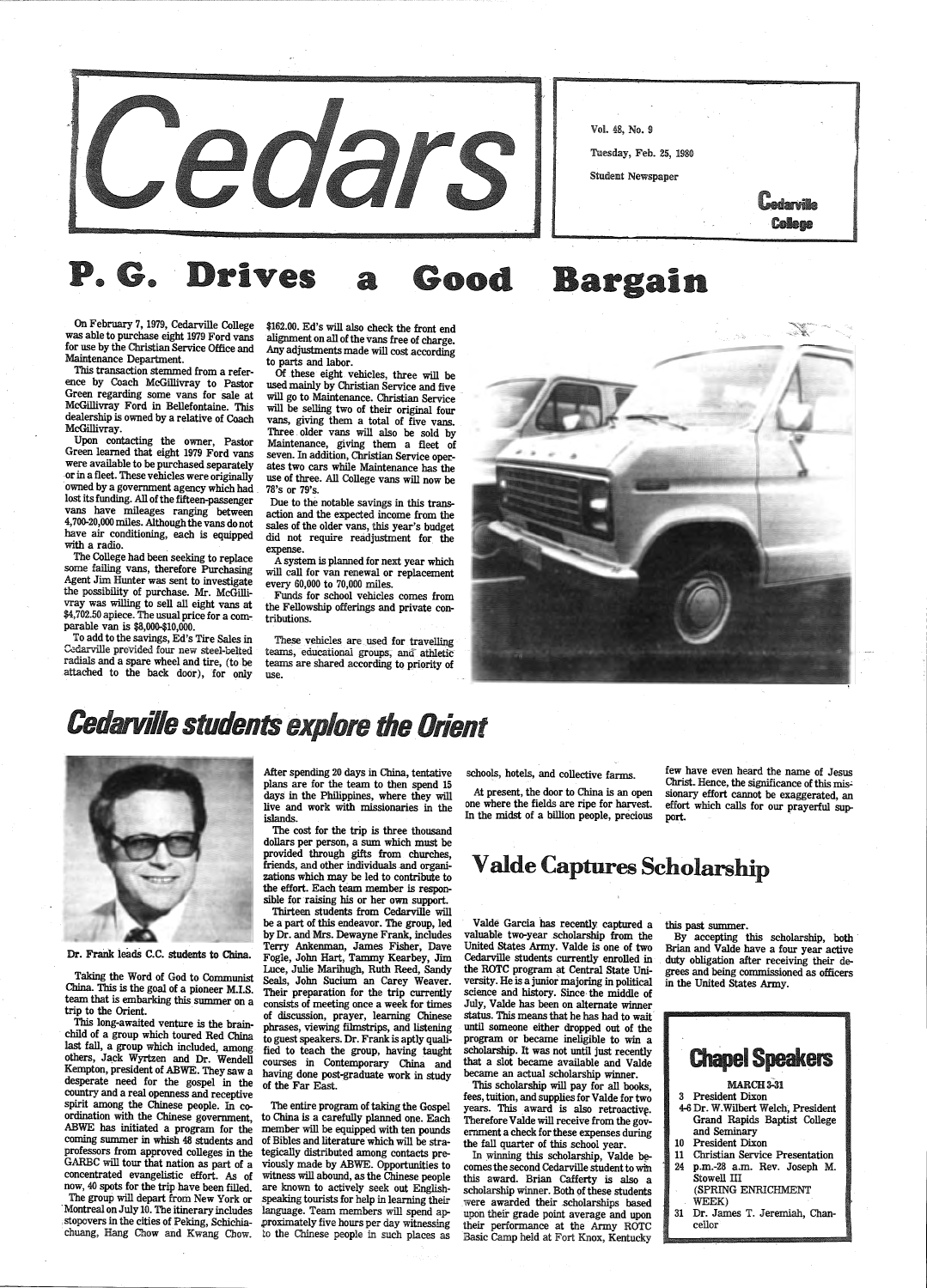# *Should Christians resist the draft?*

#### BY DAVID J. SUGG and **KETTE WHARTON**

Recent circumstances in Afghanistan and Iran have pushed the issue of the draft into the national spotlight. Presently Congress is debating President Carter's proposal for the reinstituion of selective service, commonly known as the draft. What should be the Christian's response to the draft? Many Christians feel that this issue is solely to be debated by the politicians; our only response should be to register, if indeed, the draft is reinstated. Our purpose in writing this article is to examine the issue of the draft in light of Scripture.

- two instances where an offensive war eluded those recently married, those who However, if these two qualifiers are not would be justified. Augustine said that if a had recently built a house or planted a State refused to make reparations for vineyard, or those who were faint-heart-wrongs committed by its citizens, then an ed. It would seem wrongs committed by its citizens, then an ed. It would seem that in any bill of com-<br>offensive war was justifiable. The second pulsion for military service there should<br>case was if a State failed to return prop- be exempti case was if a State failed to return prop-<br>be exemptions for certain groups. The ex-<br>erty that has been wrongfully appro- emption in Deut. twenty may provide a priated, then an offensive war is justified. guideline for the establishment of these ex-<br>Augustine held that any war that was com-emptions, but they would not have to be mitted outside of these narrow boundaries, limited to those. was an unjust war, and was therefore a If the draff is in violation of God's

The second of our qualifiers on a State in in draft. The draft is a proper power of the war is that of exemption of certain groups State, as long as the two qualifiers are kept from service in the armed forces. In in mind. Therefore, unless a war is unjust, Deuteronomy twenty, Moses established a or no provision is made for proper exemp-Deuteronomy twenty, Moses established a group of exemptions of people that were

emptions, but they would not have to be

violation of God's law-word.<br>
The second of our qualifiers on a State in draft. The draft is a proper power of the group of exemptions of people that were tions, the Christian should obey those in not to be compulsed to fight. This list in-<br>power over him, and submit to the draft. power over him, and submit to the draft.

present, as in the case of an unjust war, then the Christian needs to give serious consideration to the matter before he becomes involved. Submission to a higher authority does not absolve one from the personal penalties of sin, and each person must decide if they can be involved in an unjust war or an unjust draft. Rousas John Rushdoony has said:

Since war is to be waged in a just cause only, and, normally, in defense of the homeland and of justice, the right of -conscientious objection means that one has a moral right to refuse to support for an ungodly war.

# see what Scripture has to say about the<br>draft. A basic starting point in this discus-<br>sion is that a Christian's primary al-<br>legiance is to God. When Peter told the

Afghanistan with cold efficiency and pur-<br>pose, we should not forget the rituals served as supply depots and staging pose, we should not forget the rituals served as supply depots and staging chanted predictably by luminaries both in bases; and fourth, support from external this country and abroad that this will be powers, primarily Chin the Soviet Union's Vietnam. Similar pre-<br>dictions were made by similar luminaries about the Soviet-Cuban involvement in popular rebellion. Of that there can be no<br>Angola, and although anti-Communist doubt. However, the very conditions which Angola, and although anti-Communist doubt. However, the very conditions which guerrillas remain in the field in that gave rise to it make it very difficult for the African nation, they have not been as ef-<br>Afghans to unite African nation, they have not been as ef-<br>
Afghans to unite into a centrally directed<br>
fective in thwarting Soviet policy objec-<br>
and effective guerrilla force. The Afghans fives as the Viet Cong were against the are a people of tribal loyalties and local United States. For a number of reasons, patriotism who fight among themselves United States. For a number of reasons, patriotism who fight among themselves the rebellion in Afghanistan is even less and who have always resisted central rule. likely than the Angolan insurgency to One of the causes of likely than the Angolan insurgency to become anything like a Vietnam.

Vietnam war with the Afghan rebellion are peated efforts at unification in a common deluded by the myth that the Viet Cong's front by the various tribes and groups re-<br>war was a spontaneous uprising of the sisting the Communists had failed in the war was a spontaneous uprising of the sisting the Communists had failed in the Vietnamese people against foreign domi- months preceding the invasion. Moreover, Vietnamese people against foreign domination. months preceding the invasion. Moreover, nation. In fact, the Viet Cong were a even the unity of the Viet Cong was forged highly disciplined political movement with only with g

Since God's Word speaks to every aspect of the world around us, Christians must see what Scripture has to say about the draft. A basic starting point in this discussion is that a Christian's primary al-BY THOMAS PAYNE<br>Jewish magistrates that "We ought to<br>obey God rather than men," he was obey God rather than men, he was **Dr. Payne is Assistant Professor of Politi-**<br>asserting the principle that when some law cal Science at Hillsdale College, Hillsdale, of man contradicts some law of God, than cal Science at Hillsdale College, Hillsdale, man should follow God, even if it means Michigan. [c] Public Research, Syndiviolating the man ordered law. It should<br>only be followed when it is clear that some<br>only be followed when it is clear that some<br>as the Soviet Union tightens its grip on trolled army, operating like a guerrilla<br>commondment commandment of God's word is being violated. The question that must now be answered can be stated as: Is the draft a violation of God's law - word?

through Hanoi and engaged in the simulation of a popular uprising. Viet Cong success required four things: first, the simulation of a popular insurgency in order to divide American opinion about the war and confuse American strategy;

The Afghan rebellion, of course, is a true<br>popular rebellion. Of that there can be no become anything like a Vietnam. lion has been the centralizing tendencies of Those who would persist in equating the the Communists in Kabul, the capital. Reof a long struggle against the Japanese

The Bible posts several principles that govern the State in war. The first of these is the concept of the just war. The second of these is the concept of proper exemption. To answer our question about the. rightness of the draft, these two qualifiers. must be examined.

The idea of tbs just war was first elaborated in detail by St. Augustine in the fourth century. Augustine cited three situations that he considered to be biblically just wars. The first of these is the defensive war, or a war fought to protect one's homeland from invasion. This type of war is mostly easily seen as just, for God has ordained private property, and He has made provision for that property to be protected. In the Old Testament, God restricted Israel's use of horses in warfare, for these were used primarily as an offensive weapon. Augustine did, however, cite

# *The Origin of the Universe*

#### BY LARRY FLOOD

INTRO: In this article, which is Part IV in a five-part series on Thermodynamics and the Origin of the Universe, the Big Bang hypothesis is discussed in light of thermodynamics and the Bible.

When the density of the expanding cloud reached  $10(-27)$  gm./cc.(3), fragmentation occurred due to board turbulent movements with each fragment having a mass of approximately  $1.4 \times 10(10)$  solar masses. Isothermal gravitational contraction then began in each fragment and continued iso-. thermally under increasing gravitational fragmenta<sup>t</sup>ion until the matter was opaque due to increasing density. At this stage each fragment constituted a protogalaxy, which would then continue to con-

tract and fragment until the galaxy and its host stars were formed.

In relation to thermodynamics and

also runs into difficulties. The condensation of the cloud fragments into the protogalaxies, galaxies, and then stars constitutes a tremendously large decrease in entropy. For this process to hold with the Second Law there must be an even larger increase in entropy elsewhere. However, at that point in time when the universe consisted of diverging cloud fragments and nothing else, there was no elsewhere. Thus the condensation, according to the Second Law, could not have taken place.

Along this condensation theme in the area of physics is the fact that a relatively strong magnetic field inhibits and halts the :(Continued on page 3)

and French. It is unlikely that the Afghans will achieve such unity soon enough to be effective against the Soviets. It would only be possible if they were organized by an agency indifferent to Afghan domestic quarrels, and hence foreign. Such an agency might be Pakistani, or possibly .American.

Furthermore, it is unlikely that the Soviet Union will allow either Pakistan or Iran to become the sort of sanctuary that Laos and Cambodia were to the Viet Cong. These sanctuaries were available only because the United States Government was . willing to respect the legal fiction of Laotian and Cambodian neutrality and to refrain from attacking Viet Cong units based in those countries. he Soviet Union however, has ample means at its disposal<br>to prevent Pakistan from becoming such a sanctuary, and no one should doubt that it has the will to use these means. The most direct way is a policy of pursuing Afghan rebels across the Pakistani border.

The Big Bang hypothesis was formulated in 1947 by George Gamow and has wide popularity today. In this hypothesis Gamow postulated that 20 billion years ago an enormous explosion of indescribable intensity occurred in the primordial preuniverse nucleus. This nucleus had previously been constructed of a material called ylem and had an initial density of 10(14) gm./cc.(3). In the few seconds after the explosion protons, electrons, neutrons, and then the elements were synthesized in the expanding fireball at the extreme temperature of several billion degrees. This plasma of matter continued to expand outward under the dominance of kinetics and radiation until a distance 1/20 of the present universe's diameter was reached and the cloud density was at  $10(-25)$  gm./cc.(3). At that time a transition took place between a radiation dominated cloud to <sup>a</sup> matter dominated one.



Other and more subtle means are also available. They are primarily diplomatic and military pressure on the Pakistanis not to permit the use of their territory as <sup>a</sup> sanctuary, Pakistan's old enemy and the Soviet Union's old friend, Indira Gandhi, has given ominous indications of the role India might play in such a scheme. In 1971, Mrs. Gandhi made war on Pakistan in order to separate the dissident Bengalis in East Pakistan, now called Bangladesh, from their union with West Pakistan. The Soviets lent Mrs. Gandhi enthusiastic political support in her very deft campaign against the Pakistanis. In what remains of Pakistan after Mrs. Gandhi finished with it there are plenty of ethnic dissidents left to provide Mrs. Gandhi with the material for a repetition of her 1971 success in dismembering Pakistan, especially if the Soviets encourage her. The Pakistanis will have to think of this before going too far in supporting the Afghan rebels.

#### These are by no means conclusive arguments against giving as much aid as is prudent to the Afghan rebels. Even if the

cause of the rebels were futile, the Soviets should be made to pay in as much blood as can be extracted from them for the rape of Afghanistan.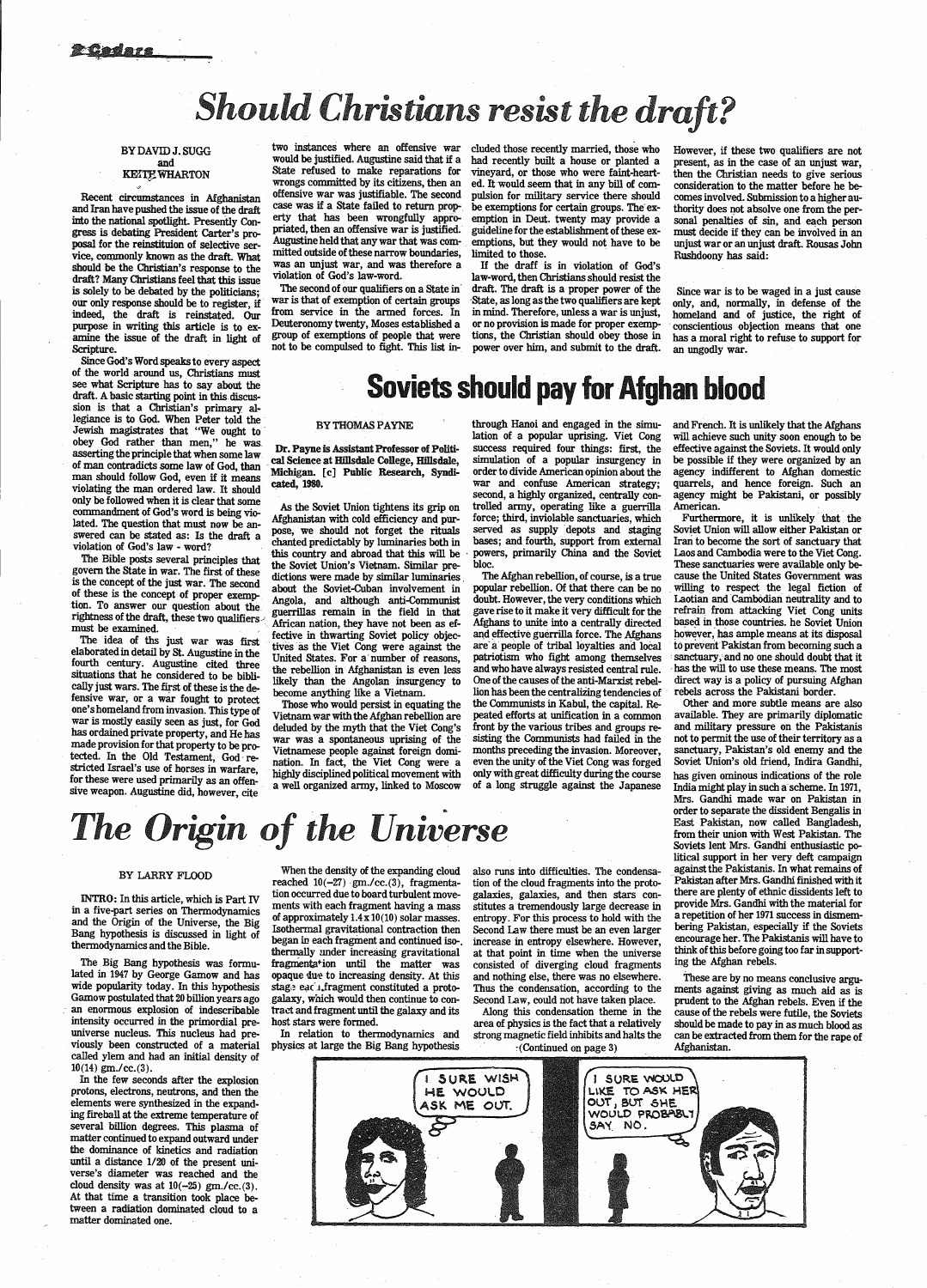<u> Cedars</u>

# Baker directs 'The Sound of Music'

One of the things spring will bring to Cedarville this year is a musical. In the last few years the college has put on some major musical productions including · "Fiddler on the Roof" and "The Music Man." This year is going to follow with Rodger and Hammerstein's "The Sound of Music." The finished product will be presented Spring quarter May 8-10. To have. the very best production possible, everything is going to get started this quarter. The musical will be directed by Mrs. Rebecca Baker with student director Mike Brumbaugh. Both are well known from past involvement in Cedarville Drama.

in designing flats, inventing ways to get that do not require singing. No prepara-<br>them to stand up, etc. Any music major tions will be necessary for auditions, but high schools can get insight and experi- time and place. ence in some of the other facets of a drama production as well.

Mrs. Baker directed "The Music Man" last year, and she has one big concern about doing another full scale production. "In the past," she says, "our big productions have put too great a burden on too few people." Cedarville does not have a paid crew to construct scenery or to work backstage. Although the stage-craft class will be the core of the stage crew, it can not do everything alone.

Auditions will be the week of February 25th. "The Sound of Music" has a large cast with a diversity of roles. Not everyone has to be a singer: Singers are needed, and there are places for group singers as well as soloists. Mrs. Baker pointed out that there are some important dramatic roles

them to stand up, etc. Any music major tions will be necessary for auditions, but who has dreams of directing musicals at watch the announcements for details on watch the announcements for details on

The program includes such numbers as "Divertimento for Band" by Persichetti, Reed's "Festival Overture," and "Procession of Nobles" by Rimsky-Korsakov.

"The Sound of Music" is a big production for a small school. This fact serves to make the whole thing an exciting challenge. The way to meet the challenge is to have good student body participation. This activity, like any other, is to glorify the Lord with a job well done. Good participation will make it possible.

# *Band Prepares for Concert*

Not only is general working help needed, but some management roles will need filling. There will probably be interviewing for stage manager, assistant stage manager, and heads of departments such as makeup and costuming.

Mrs. Baker expresses that the experience gained when working on the play is invaluable. Especially in setting of small Christian schools, one never knows when one might be thankful for some experience

At 8:00 p.m. on Friday evening, February 29, the eighty member Cedarville College Symphonic Band will present a winter concert in the James T. Jeremiah Chapel. The band is under the direction of Michael P. DiCuirci.

In addition to these selections, two pieces will be performed with guest musicians. Professor Charles Pagnard will ·perform "Dramatic Essay" for Trumpet Solo and Band by Clifton Williams. Also, Dr. David Matson, Music Department

# Theological Insights

Recently I became involved in a discus-<br>states that when the stem hen, is found in<br>sion with several students on campus in<br>the form henotees, it has the full meaning sion with several students on campus in the form henotees, it has the full meaning<br>which one of the many topics discussed of "only, one and the same, one by virtue which one of the many topics discussed of "only, one and the same, one by virtue was the issue of unity. After some time, we of union." This is a definition that could be was the issue of unity. After some time, we of union." This is a definition that could be decided that this concept of Biblical unity the most helpful to us in our study of was not as clear cut as we had previously imagined, but rather that the term was The directions that this study will take quite nebulous.  $\frac{1}{100}$  can be summarized as follows. Next time

This discussion has prompted me to do an attempt will be taken to define this some basic research into the matter of "oneness" as it is used in Ephesians some basic research into the matter of "oneness" as it is used in Ephesians what constitutes "unity" in the Christian chapter four. From this base, an examinawhat constitutes "unity" in the Christian chapter four. From this base, an examina-<br>environment. In the next several columns tion of John 17 will be made, as this is one environment. In the next several columns tion of John 17 will be made, as this is one I would like to share with you some of the orther commonly referred to verses in this I would like to share with you some of the of the commonly referred to verses in this results of that study.

> 57 N. Main Cedarville 766-5531 M, I, Th, S 9:30-5:30 Wed. 9:30-Noon  $\begin{array}{cc} \bullet & \bullet & \bullet \\ \bullet & \bullet & \bullet \end{array}$  in the next and last installment the  $\begin{array}{cc} \bullet & \bullet & \bullet \\ \bullet & \bullet & \bullet \end{array}$  biblical account on the origin of the Uni-

Chairman will guest conduct "Who Puts His Trust In God Most Just" by J. S. Bach. Admission to the concert is complimentary.

- 
- Fallest student now<br>• Tallest student ever<br>• Tallest faculty member; ever
- 
- 
- Shortest student now; ever<br>Shortest faculty member now; ever<br>Heaviest student now; ever
- 
- Lightest student now; ever Oldest student now; ever
- 
- Oldest faculty member now; ever<br>Youngest student now; ever
- 
- 
- Youngest student now; ever Youngest student now; ever Youngst faculty member now; ever
- Twins and triplets in college now; ever
- Longest hair Female
- 
- 
- 
- Blizzards<br>• Highest IQ Student<br>• Highest IQ Faculty member<br>• Number of volumes in library
- 
- 
- 
- 
- Authors among faculty<br>• Musicians among faculty<br>• College mascot<br>• Varsity shows Participants who lat-<br>• er went on stage/movies/television
- 
- Favorite musical group<br>Most eternal student Number of
- years<br>• Favorite professor department<br>• Most durable professor
- 
- 
- 
- -
	-
- Favorite college course<br>Favorite building (type)<br>Oldest dorm<br>Most unusual architecture on campus<br>Most unusual car on campus<br>Most unusual part-time job during<br>school year
- -
	- Favorite game<br>• Favorite soft drink<br>• Number of students who have jobs<br>upon graduation<br>• Most generations of a family attend-<br>ing college
	-
	-
	- ing college<br>
	 Student government Youngest and<br>
	 Women in student government<br>
	 Wonst unusual prank<br>
	 Most inventive prank<br>
	 Most inventive prank<br>
	 Largest student loan<br>
	 Favorite dish<br>
	 Worst fire on campus<br>
	 Lon
	-
	-
	-
	-
	-
	-
- 
- 
- 
- 
- 
- Biggest party • Fads
- 

• Longest shower<br>• Eating records – What food, how<br>much, length of time<br>• Greater mser • Biggest spender<br>• Bizarre college rules<br>• Special rules for freshmen<br>• Guidelines for dorm living<br>• Unusual courses offered<br>• Courses abroad offered<br>• Traditional activities<br>• Unusual scholarships<br>• Please send your opin

Groups from five .schools will be in attendance at the concert and will present a mini~oncert on the afternoon of the twenty-ninth. These schools include Cedarville High School, Springfield Christian Schools, Dayton Christian Academy, and Plymouth and Grace Schools from Michigan.

> campus mail to Michelle Randall. Then, watch closely, because some day YOUR name may appear "in the book."

The Symphonic Band will be presenting some selections in chapel during Spring · Enrichment Week. The group also plans to perform at Maranatha Christian School in Columbus, Ohio on March 6th.

#### *by Dave Sugg*

and to the local church can then be de-

veloped.

the church today. Some are advocating that Christians should engage in secondary, tertiary and even quadrinary separation from· those whose doctrinal or social standards do not agree with ours. It is hoped that this series will clear the waters some, rather then muddy them, and reader response is greatly desired so I· know if I am accomplishing my goals. If anyone has any questions relating to this issue that they would like to see some.answers on, please feel free to contact me af P.O. Box 1202.

# This is an area of great controversy in

cosmological processes like black holes for formation of heavy elements. This view should only be held as total conjecture and

does not add to the validity of the hypo-

thesis. From a biblical perspective the Big Bang hypothesis is also atheistic in its viewpoint. As to the origin of the primordial nucleus and its constituent ylem the evolutionists hold that both had existed from eternity past to the point of the Big Bang. However, as it was pointed out before in the article on the Steady-State hypothesis this premise of the eternality of matter must be held as invalid in light of Genesis 2:1,2. In view of the other premises on which the hypothesis is built, there is no indication of any God at all, but is totally atheistic in form. This is aptly expressed in Romans 1:20-22 - "For the invisible things of Him from the creation of the world are clearly seen, being understood by the things that are made, even His eternal power and Godhead; so that they are without excuse: Because that, when they knew God, they glorified Him not as God, neither were thankful; but became vain in their imaginations, and their foolish heart was darkened. Professing themselves to be wise, they became fools . . ."

references are found in Ephesians Chapter

#### Four. They are: *Origins continued from* p2 ...

3 Endeavouring to keep the unity of the Spirit in the bond of peace.

13 Till we all come in the unity of the faith, and of the knowledge of the Son of God, unto a perfect man, unto the measure of the fulness of Christ.

In both of these verses the Greek work is the same. The term that is used is henotees, to which Arndt & Gingrich asmeans. The basic stem that is involved in

the most helpful to us in our study of  $\frac{m}{t}$  ...

can be summarized as follows. Next time results of that study.<br>The term unity itself only appears twice examination of the relationship of this The term unity itself only appears twice examination of the relationship of this in the New Testament. Both of these concept of unity to the universal church. concept of unity to the universal church,

sign the meaning "unity." This does not help in seeing the full meaning, so it is necessary to examine what the stem word henotees is that of hen, the Greek word for one. The expanded definition of this term gives a much more helpful definition, hydrogen and helium. To bystep this dif-<br>however, Harold Moulton in his lexicon ficulty Big Bang proponents appeal to nonhowever, Harold Moulton in his lexicon ficulty Big Bang proponents appeal to non-In the area of nuclear physics the hypothesis stated that the elements were formed by successive neutron capture in the first few seconds after the Big Bang. However, the absence of stable nuclei of atomic mass 5 and 8 would have prevented the buildup of any elements beyond hydrogen and helium. To bystep this dif-

condensation of a gaseous mass. Any large gaseous cloud (protogalaxy) undergoing a contraction has an intensification of its magnetic field to the point of becoming a relatively strong one at which time the contraction would stop. Thus, due to this fact, the condensation of the protogalaxies into galaxies and stars could not have taken place.

*Records sought by Guinness* 

Have you ever wanted to have a part in<br>writing a book? Now you can, because Sterling, the publisher of the GUINNESS BOOK OF WORLD RECORDS, is publish ing a "Guinness Book of College Records and Facts," this year. This volume will ontain a wide variety of unique and inter esting categories. We've listed some of<br>them below, and are asking all students. faculty, staff, and alumni to send in their<br>nominations for these distinguished titles. The categories we need to fill are:

<sup>i</sup>verse will be discussed in light of both ~ll'W'ii'W"aa"m"liMMM~l!.'".,,IWWWWWWWW.......,MMMMMMMl"AMM.1~ 'thermodynamics and the Bible. ,\_\_....,.....,....,....,.\_....,. ........ ..., ..................